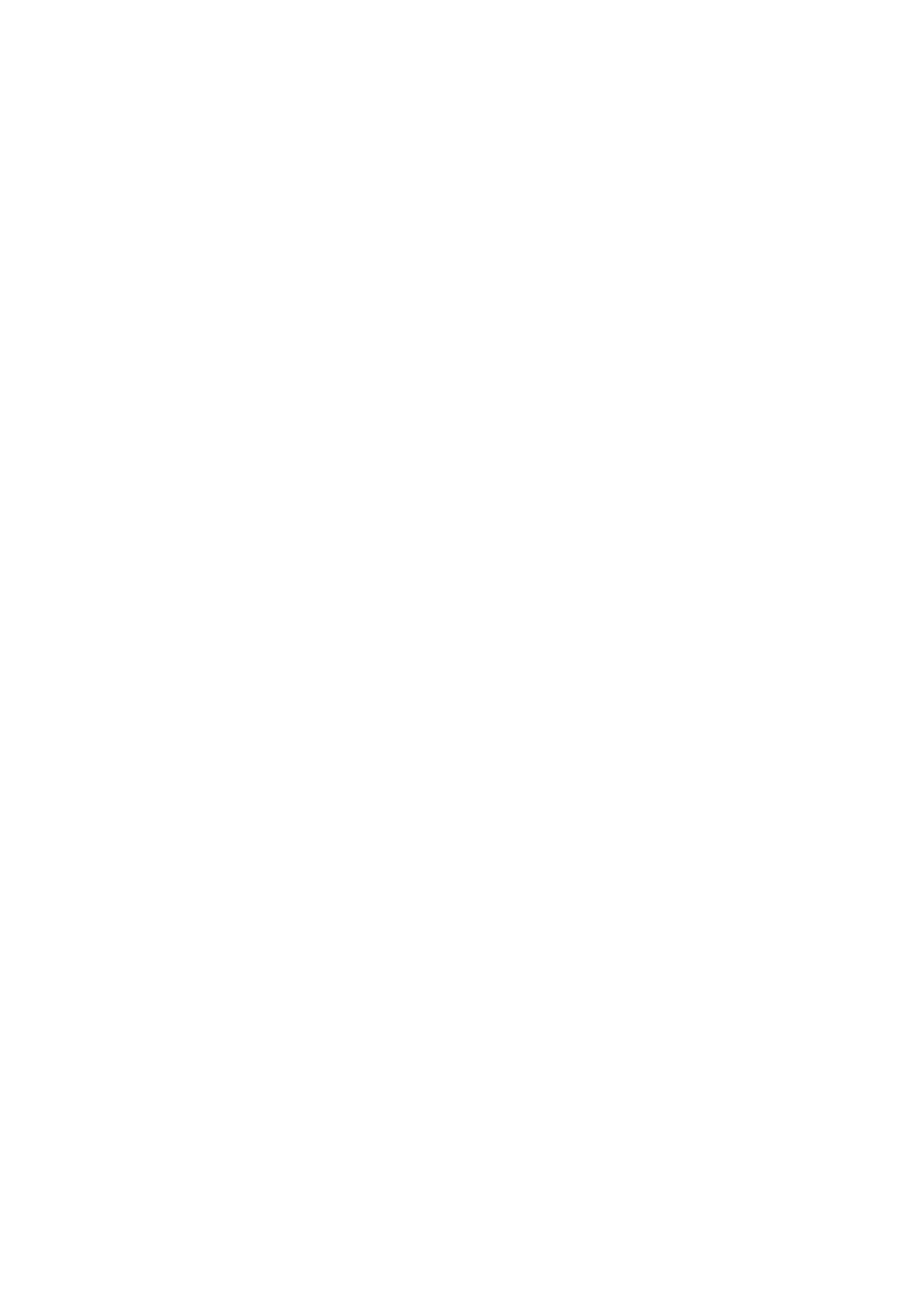# A BILL

## intituled

An Act to give effect to the United Nations Convention on International Settlement Agreements Resulting from Mediation, also known as the Singapore Convention on Mediation, opened for signature on 7 August 2019 in Singapore, and to make related amendments to certain other Acts.

Be it enacted by the President with the advice and consent of the Parliament of Singapore, as follows: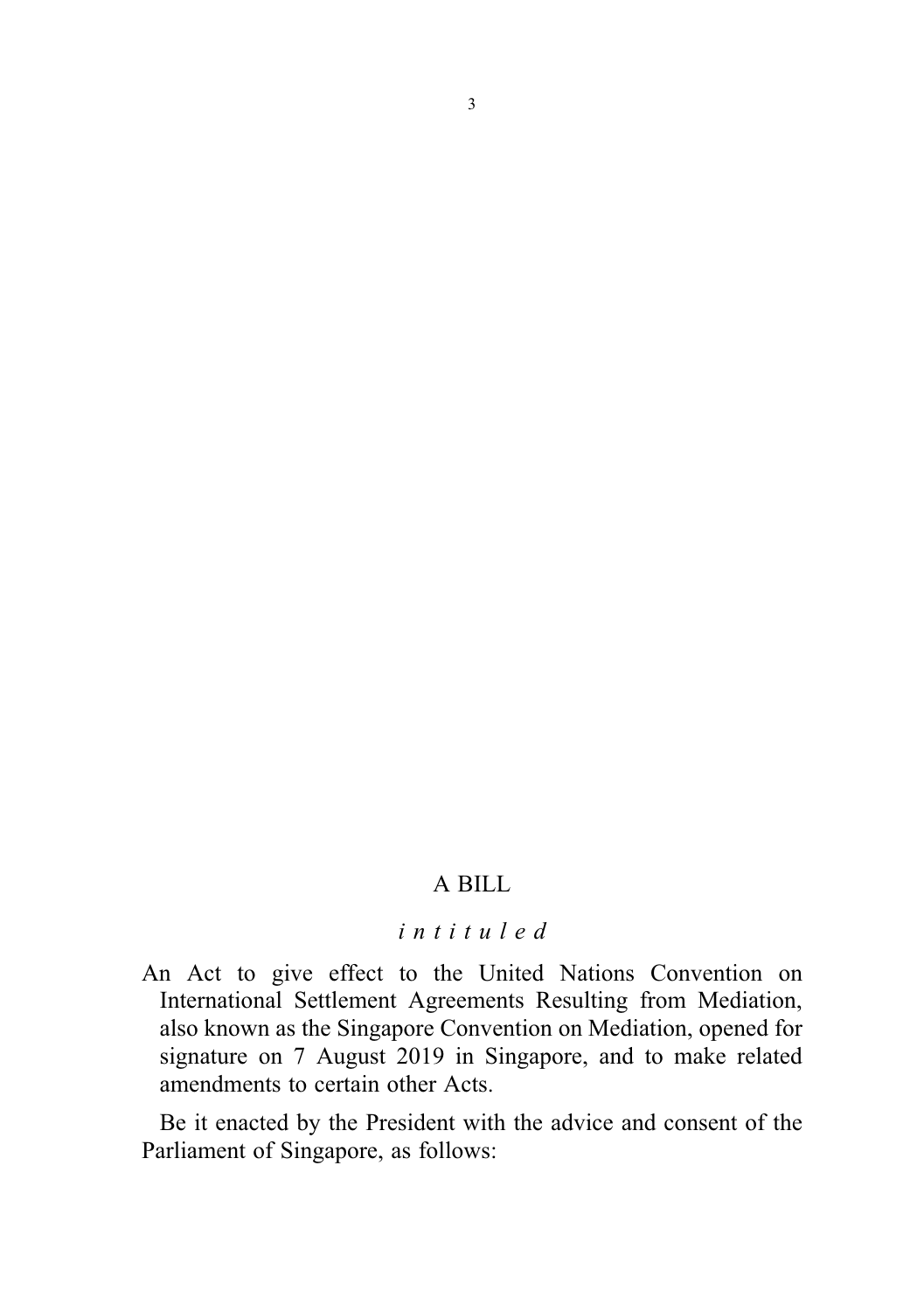## Short title and commencement

1. This Act is the Singapore Convention on Mediation Act 2020 and comes into operation on a date that the Minister appoints by notification in the Gazette.

## <sup>5</sup> Interpretation

- 2.—(1) In this Act, unless the context otherwise requires —
- "Convention" means the United Nations Convention on International Settlement Agreements Resulting from Mediation, also known as the Singapore Convention on <sup>10</sup> Mediation, opened for signature on 7 August 2019 in Singapore, a copy of the English text of which is set out in the Schedule;

"international settlement agreement" means a settlement agreement to which this Act applies under section 3;

- <sup>15</sup> "mediation" means a process (whether referred to by the expression "mediation" or "conciliation" or any term of similar import) —
- (a) by which the parties to the mediation attempt to reach an amicable settlement of their dispute with the <sup>20</sup> assistance of one or more third parties (called in this Act the mediator); and
	- (b) in which the mediator lacks the authority to impose a solution upon the parties to the dispute;
- "parties", in relation to a mediation, does not include any <sup>25</sup> mediator conducting the mediation;
	- "settlement agreement" means an agreement resulting from mediation and concluded in writing by the parties to the mediation to resolve a commercial dispute.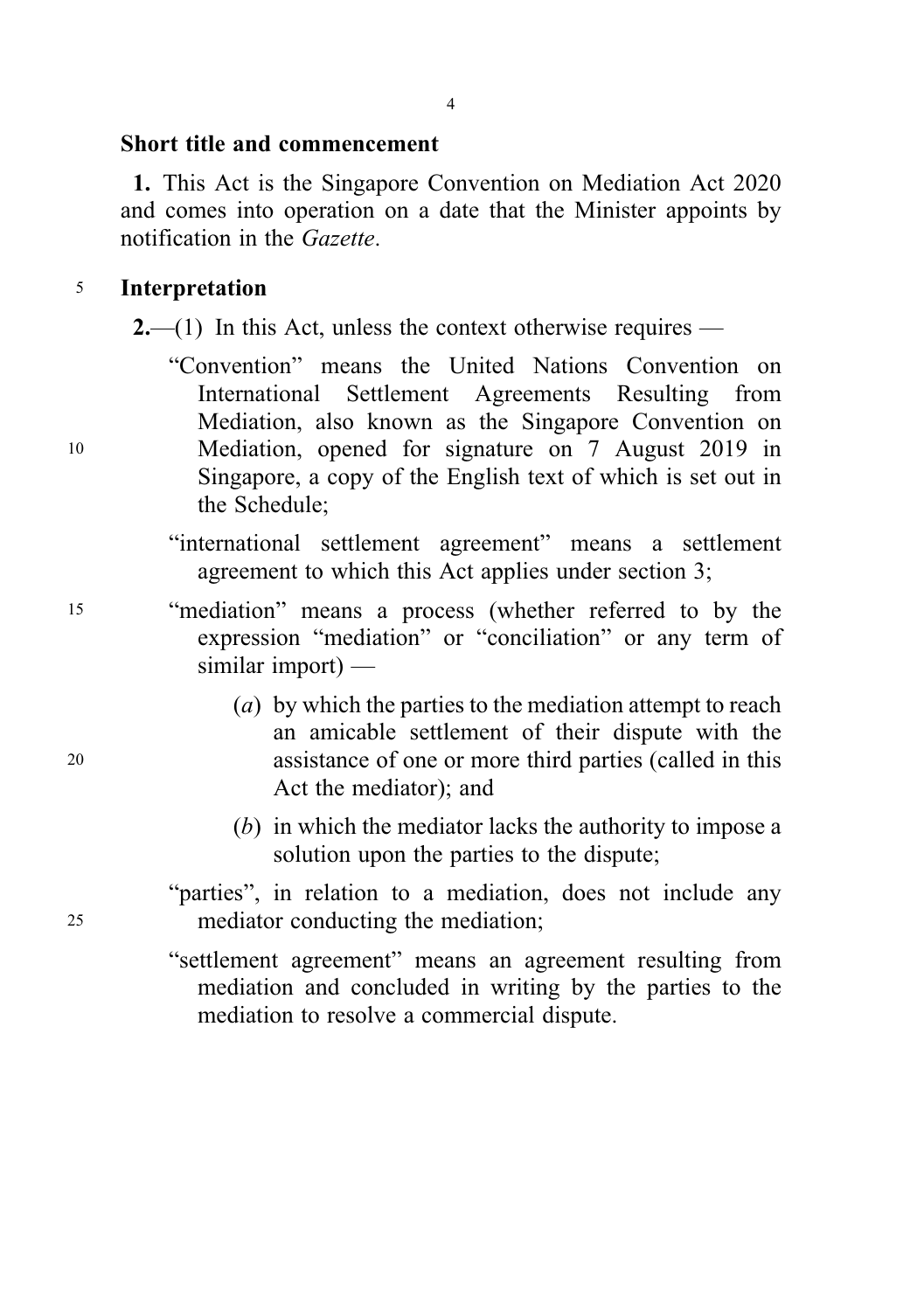(2) For the purposes of the definition of "settlement agreement" in subsection  $(1)$  —

- (a) a settlement agreement is in writing if the contents of the settlement agreement are recorded in any form; and
- (b) the requirement that a settlement agreement be in writing is  $\frac{5}{5}$ met by an electronic communication if the information contained in the communication is accessible to be useable for subsequent reference.

(3) For the purposes of this Act, a reference to a State is to be read in conformity with articles 12 and 13 of the Convention. <sup>10</sup>

(4) A reference in this Act to the High Court is, on or after the date of commencement of the Supreme Court of Judicature (Amendment) Act 2019 (Act 40 of 2019), a reference to the General Division of the High Court.

(5) A reference in this Act to the Court of Appeal is, on or after the <sup>15</sup> date of commencement of the Supreme Court of Judicature (Amendment) Act 2019, a reference to the Appellate Division of the High Court or the Court of Appeal.

# Application of Act

**3.**—(1) Subject to subsection (2), this Act applies to a settlement  $20$ agreement which, at the time of its conclusion, is international within the meaning of article 1, paragraph  $1(a)$  and  $(b)$ , read with article 2, paragraph 1, of the Convention.

- (2) This Act does not apply to
	- (*a*) a settlement agreement mentioned in article 1, paragraph  $2 \times 25$ or 3 of the Convention; or
	- (b) a settlement agreement in relation to which a reservation by Singapore under article 8 of the Convention has been made and the reservation is not withdrawn.

(3) Articles 12 and 13 of the Convention apply to the interpretation <sup>30</sup> of the articles of the Convention mentioned in subsections (1) and (2).

(4) This Act binds the Government.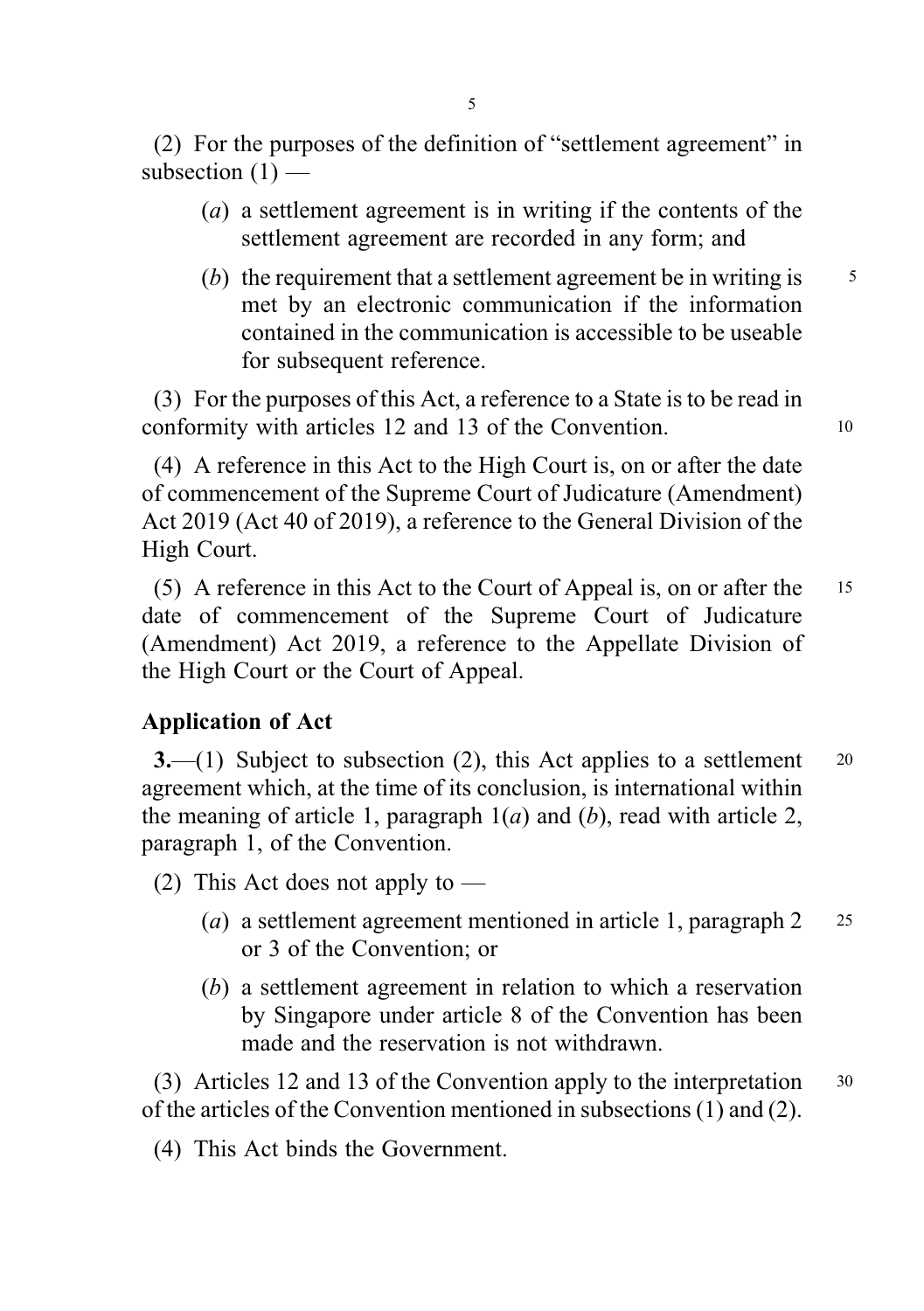## Applications in respect of international settlement agreements

4.—(1) Subject to this Act, a party to an international settlement agreement may —

- (a) apply to the High Court to record the agreement as an order <sup>5</sup> of court for the purposes of —
	- (i) enforcing the agreement in Singapore; or
- (ii) invoking the agreement in any court proceedings in Singapore involving a dispute concerning a matter that the party to the international settlement <sup>10</sup> agreement claims was already resolved by the agreement, in order to prove that the matter has already been resolved; or
- (b) in any proceedings in the High Court (whether exercising its original or appellate jurisdiction), or in any proceedings 15 in the Court of Appeal —
	- (i) to which the party to the international settlement agreement is a party; and
	- (ii) which involves a dispute concerning a matter that the party claims was already resolved by the agreement,

<sup>20</sup> apply to the High Court or the Court of Appeal (as the case may be) to invoke the agreement in the proceedings in order to prove that the matter has already been resolved.

(2) This section does not limit or restrict any right or remedy of a party to an international settlement agreement that exists or may arise <sup>25</sup> apart from this Act.

# Grant of leave to record international settlement agreement as order of High Court

5.—(1) The High Court may, following an application under section  $4(1)(a)$ , grant leave to record an international settlement <sup>30</sup> agreement as an order of court if the requirements of this Act are complied with.

(2) Subject to this Act, an international settlement agreement that is recorded by the High Court as an order of court —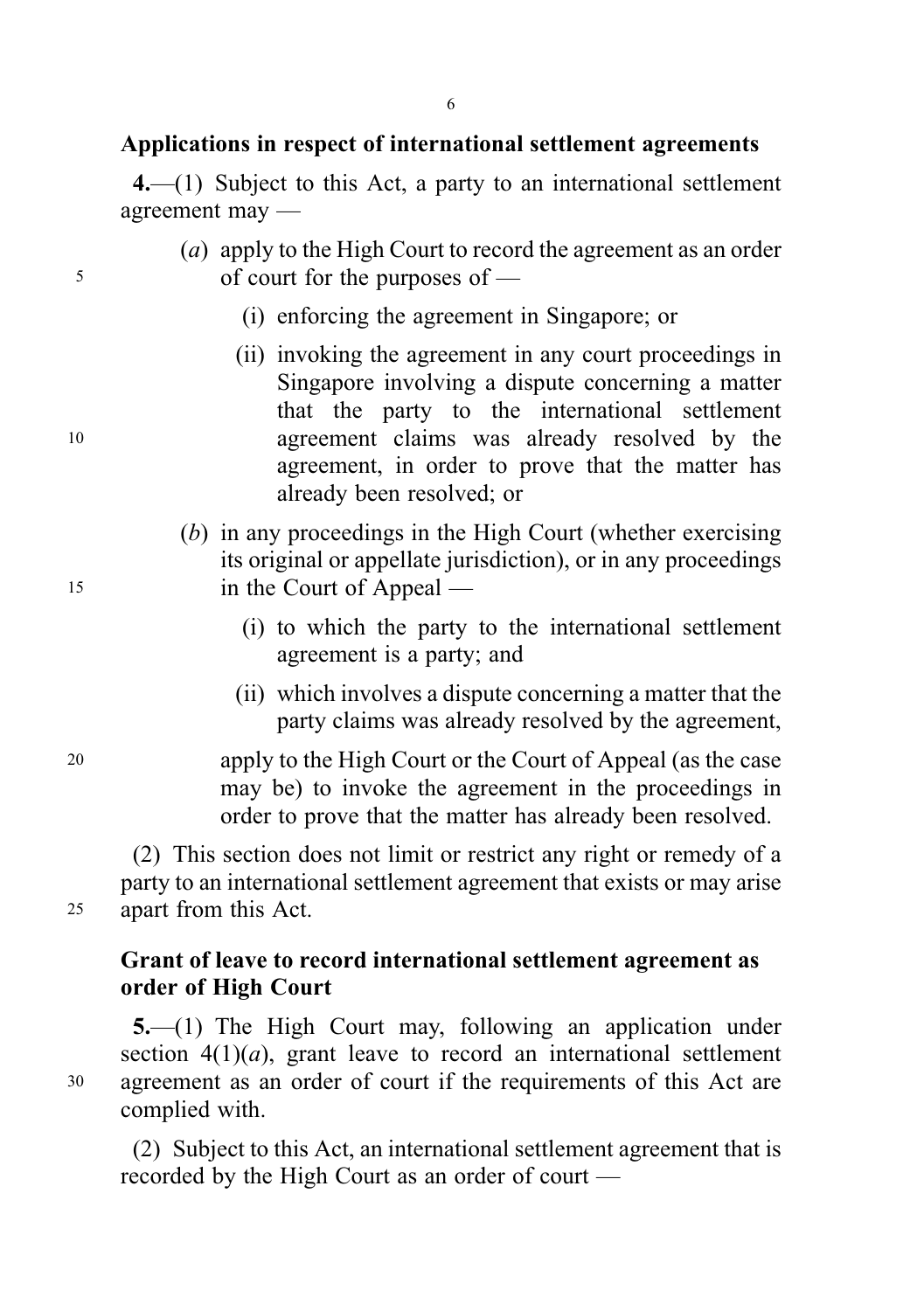- (a) may be enforced in the same manner as a judgment given, or an order made, by the High Court; and
- (b) may be relied on by the party who made the application under section  $4(1)(a)$  by way of defence, set-off or otherwise in any court proceedings.

# Requirements for applications under section 4

6.—(1) A party to an international settlement agreement making an application mentioned in section 4(1) must provide to the court before which the application is made the following documents and evidence:

- (a) the international settlement agreement signed by the 10 parties to the agreement or a certified copy of the signed agreement;
- (b) evidence that the international settlement agreement resulted from mediation, such as —
	- (i) the signature on the international settlement <sup>15</sup> agreement of the mediator conducting the mediation;
	- (ii) a document signed by the mediator conducting the mediation indicating that the mediation was carried out;
	- (iii) an attestation by the institution that administered the 20 mediation; or
	- (iv) in the absence of sub-paragraph (i), (ii) or (iii), any other evidence acceptable to the court before which the application is made.

(2) A requirement under subsection (1) that the international <sup>25</sup> settlement agreement be signed by the parties to the agreement or by the mediator conducting the mediation that resulted in the international settlement agreement is met, in relation to an electronic communication, if —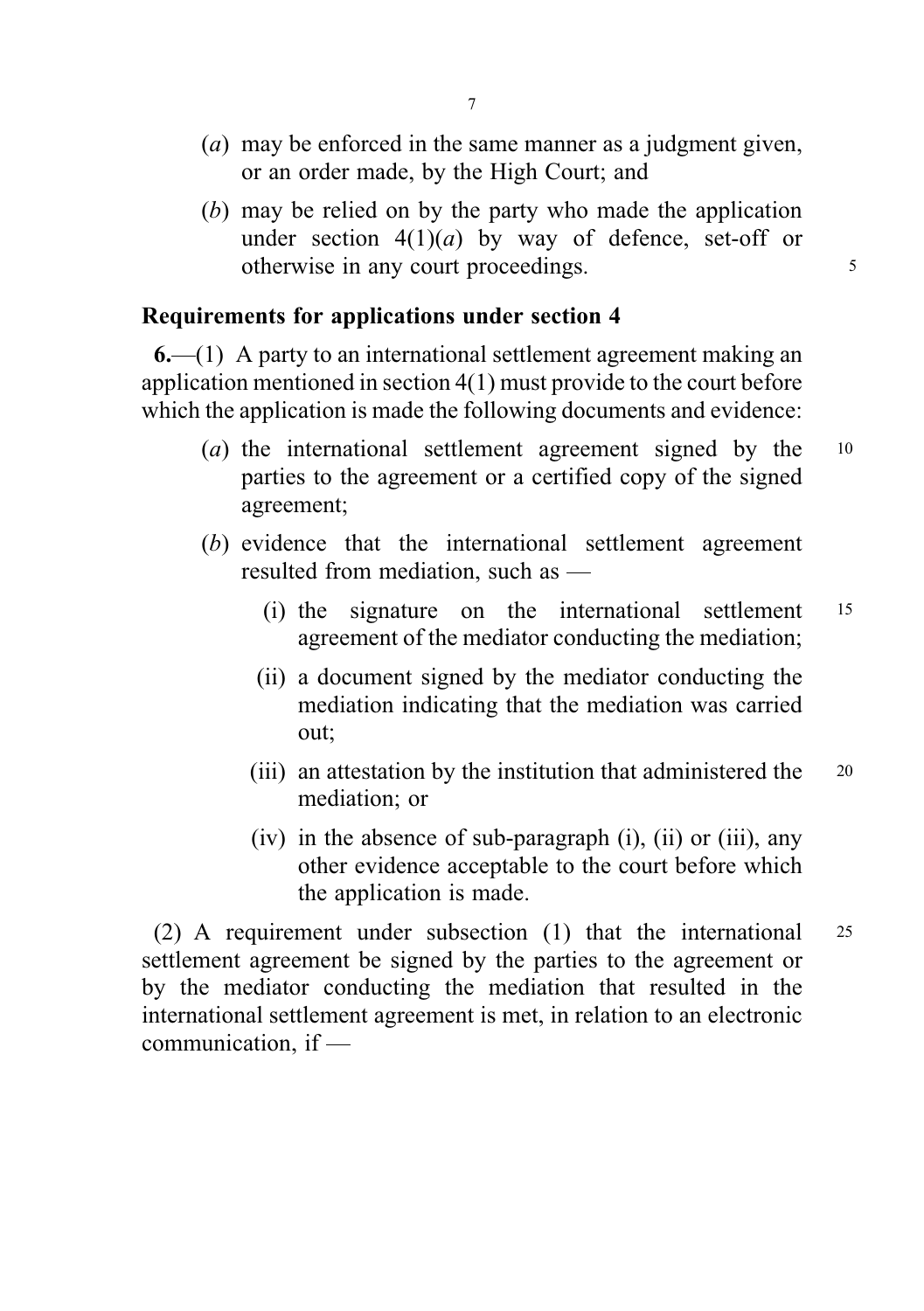- (a) a method is used to identify the parties or the mediator (as the case may be) and to indicate the parties' or mediator's intention (as the case may be) in respect of the information contained in the electronic communication; <sup>5</sup> and
	- (b) the method used is either  $-$
- (i) as reliable as is appropriate for the purpose for which the electronic communication was generated or communicated, in the light of all the <sup>10</sup> circumstances, including any relevant agreement; or
	- (ii) proven in fact to have fulfilled the functions described in paragraph  $(a)$ , by itself or together with further evidence

(3) A party to the international settlement agreement making an 15 application mentioned in section 4(1) may be required by the court before which the application is made to provide any necessary document in order to verify that the requirements of the Convention have been complied with.

(4) If the international settlement agreement is not in English, the <sup>20</sup> international settlement agreement must be accompanied by a certified translation of it in the English language.

- (5) In this section, "certified" means certified —
- (a) in the manner set out in rules prescribed by the Rules Committee constituted under section 80(3) of the Supreme <sup>25</sup> Court of Judicature Act (Cap. 322); or
	- (b) in the manner determined by the court before which the application mentioned in section 4(1) is made.

# Grounds for refusing application

7.—(1) The court before which an application mentioned in 30 section 4(1) is made may, at the request of the party (called " $A$ ") against whom the international settlement agreement is sought to be enforced or invoked, refuse to grant the application if A furnishes proof of any of the grounds set out in subsection (2).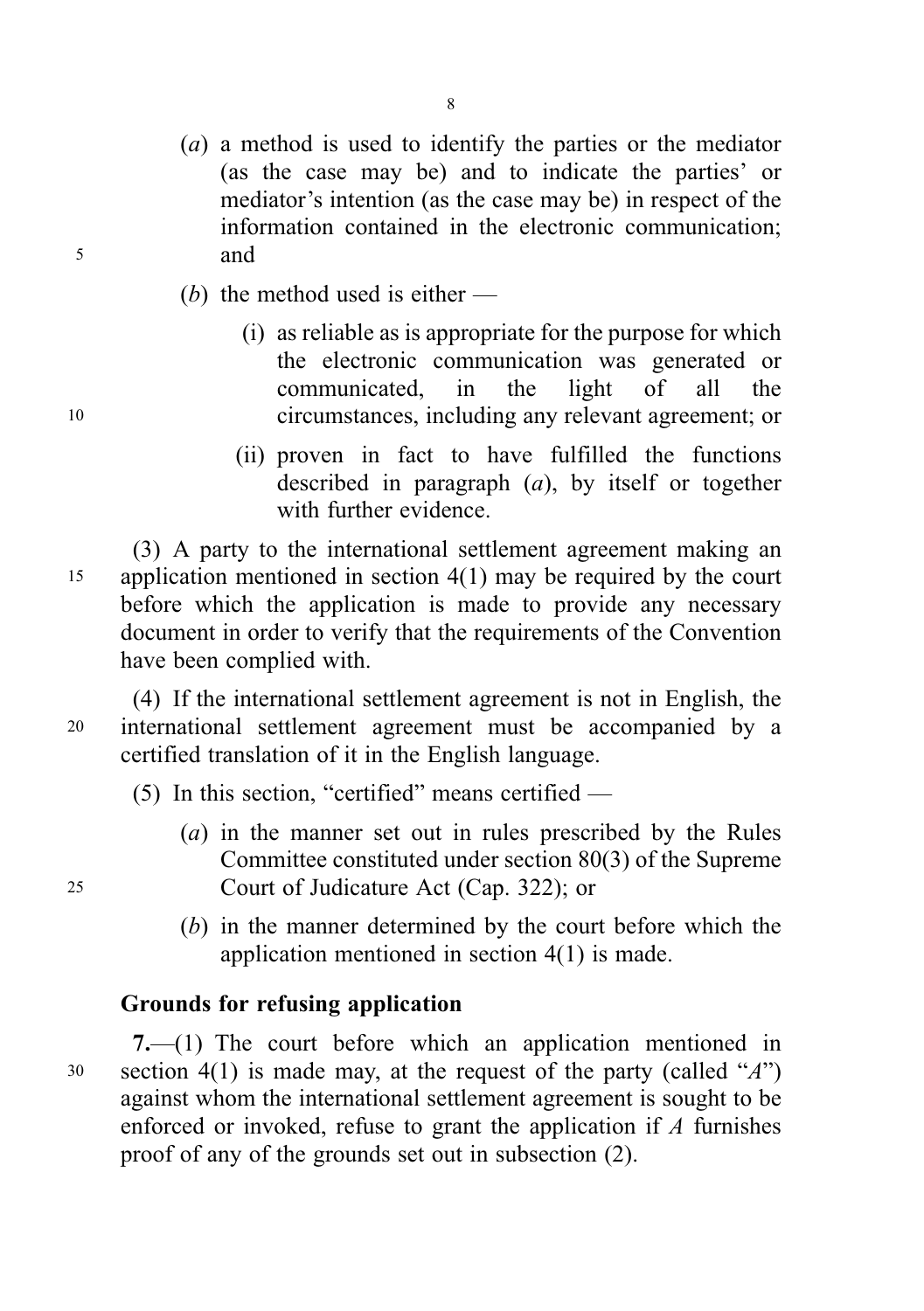(2) For the purposes of subsection (1), the grounds are the following:

- (a) that a party to the international settlement agreement was under some incapacity;
- (b) that the international settlement agreement 5
	- (i) is null and void, inoperative or incapable of being performed under the law to which the parties have validly subjected it or, failing any indication thereon, under the law deemed applicable by the court before which the application is made; 10
	- (ii) is not binding, or is not final, according to its terms; or
	- (iii) has been subsequently modified;
- (c) that the obligations in the international settlement agreement — 15
	- (i) have been performed; or
	- (ii) are not clear or comprehensible;
- (d) that it is contrary to the terms of the international settlement agreement for the application mentioned in section  $4(1)$  to be granted; 20
- (e) that there was a serious breach by the mediator who conducted the mediation that resulted in the international settlement agreement of the standards applicable to the mediator, or the mediation, without which breach A would not have entered into the international settlement <sup>25</sup> agreement;
- (*f*) that
	- (i) there was a failure by the mediator to disclose to the parties to the international settlement agreement circumstances that raise justifiable doubts as to the <sup>30</sup> mediator's impartiality or independence; and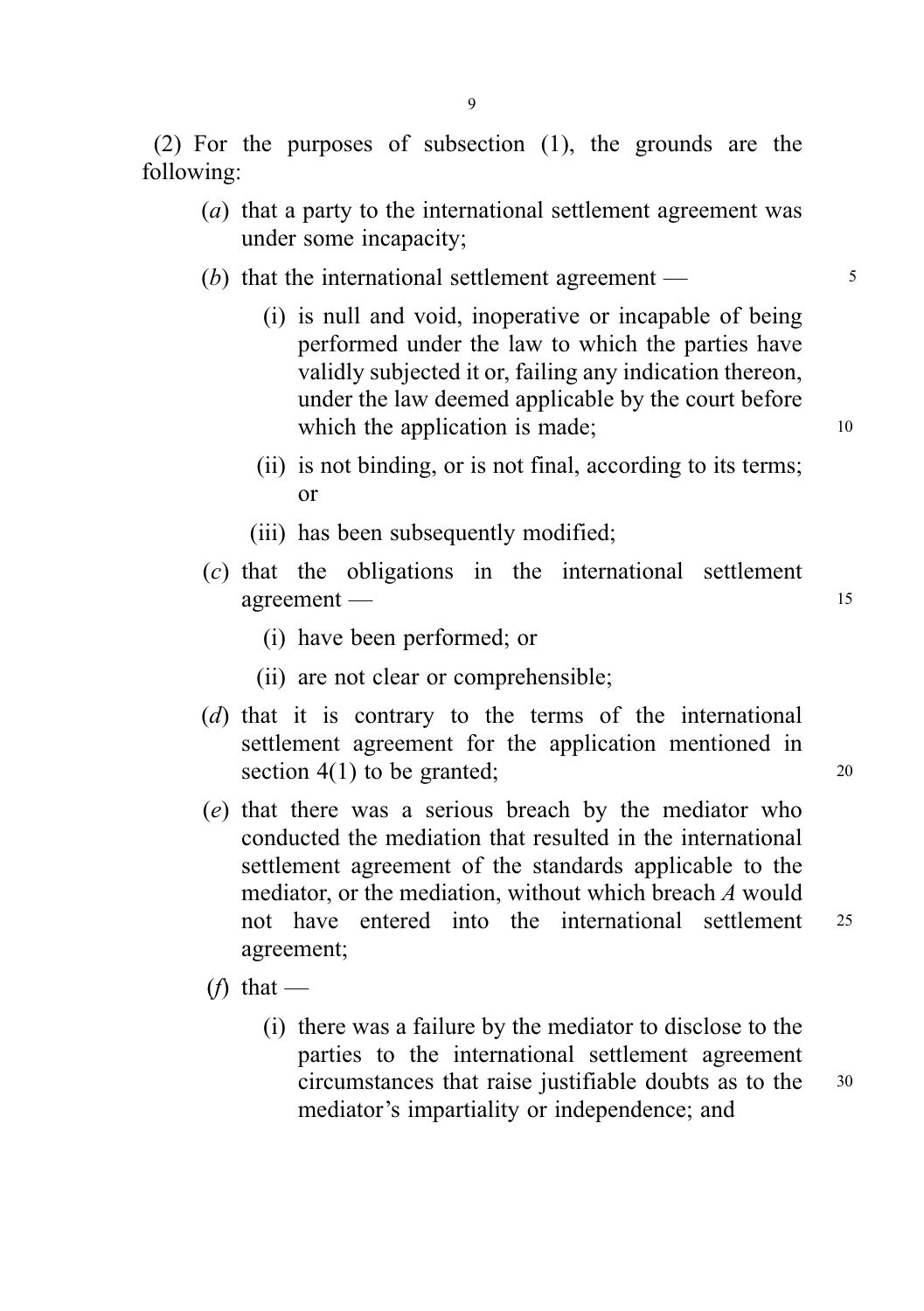- (ii) the failure to disclose mentioned in sub-paragraph (i) had a material impact or undue influence on a party, without which failure that party would not have entered into the international settlement agreement.
- <sup>5</sup> (3) In addition to subsection (1), the court before which an application mentioned in section 4(1) is made may also refuse to grant the application if —
	- (a) it would be contrary to the public policy of Singapore for the application to be granted; or
- <sup>10</sup> (b) the subject matter of the dispute purported to be settled by the international settlement agreement is not capable of settlement by mediation under the law in force in Singapore.

# Setting aside of order of court

<sup>15</sup> 8. Where an international settlement agreement has been recorded as an order of court under section 5(2) in the absence of the party against whom the order of court is sought to be enforced or invoked, the High Court may, upon the application of that party, set aside the order of court on any ground on which the High Court may refuse to 20 grant the application mentioned in section  $4(1)(a)$  to record the international settlement agreement as an order of court.

# Parallel applications or claims

9. If an application or a claim relating to an international settlement agreement has been made to a court of any State, any arbitral tribunal <sup>25</sup> or any other competent authority which may affect the grant of an application mentioned in section 4(1), the court before which the application mentioned in section  $4(1)$  is made may —

- (a) if the court before which the application is made considers it proper, adjourn the decision on the application; and
- <sup>30</sup> (b) on the request of a party, order the other party to give suitable security.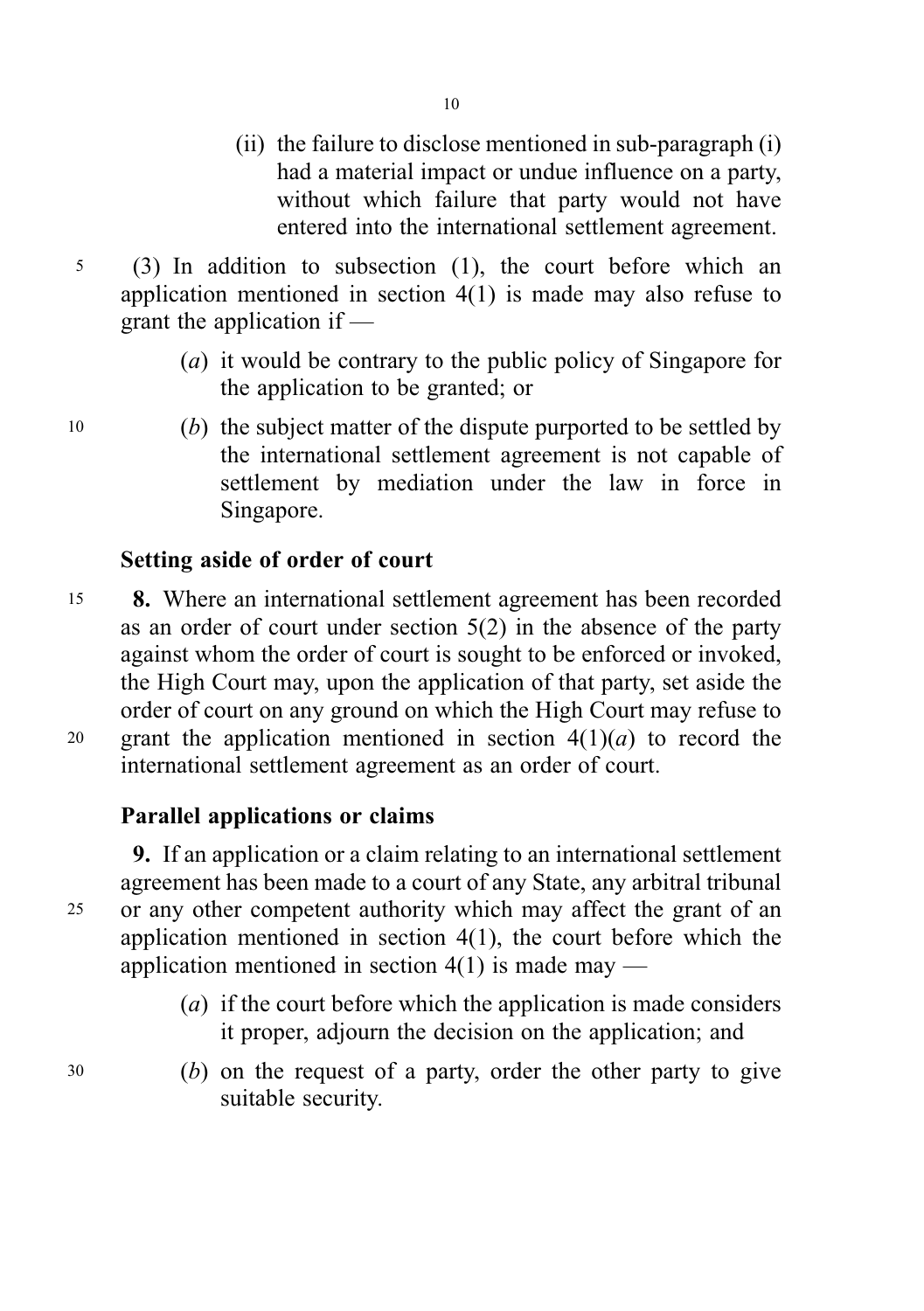# Rules of Court

10. The Rules Committee constituted under section 80(3) of the Supreme Court of Judicature Act may make Rules of Court with respect to —

- (a) applications and other proceedings, and the practice and  $\frac{5}{5}$ procedure, of any court in respect of any matter under this Act; and
- (b) the fees and costs of those applications and other proceedings.

# Regulations and the contract of the contract of the contract of the contract of the contract of the contract of the contract of the contract of the contract of the contract of the contract of the contract of the contract o

11.—(1) The Minister may make regulations prescribing matters required or permitted by this Act to be prescribed, or necessary or convenient to be prescribed for carrying out or giving effect to this Act.

(2) The power conferred by subsection (1) does not extend to any <sup>15</sup> matter for which Rules of Court mentioned in section 10 may be made.

## Related amendments to Mediation Act 2017

12. Section 6 of the Mediation Act 2017 (Act 1 of 2017) is amended — 20

- (a) by inserting, immediately after the words "subsections  $(2)$ ," in subsection  $(1)$ , " $(2A)$ ,"; and
- (b) by inserting, immediately after subsection (2), the following subsection:

"(2A) Subsection  $(2)(a)$  does not preclude — 25

(a) an international settlement agreement as defined in section 2(1) of the Singapore Convention on Mediation Act 2020 (called in this subsection an international settlement agreement) from being a  $30$ mediated settlement agreement to which this Act applies if, apart from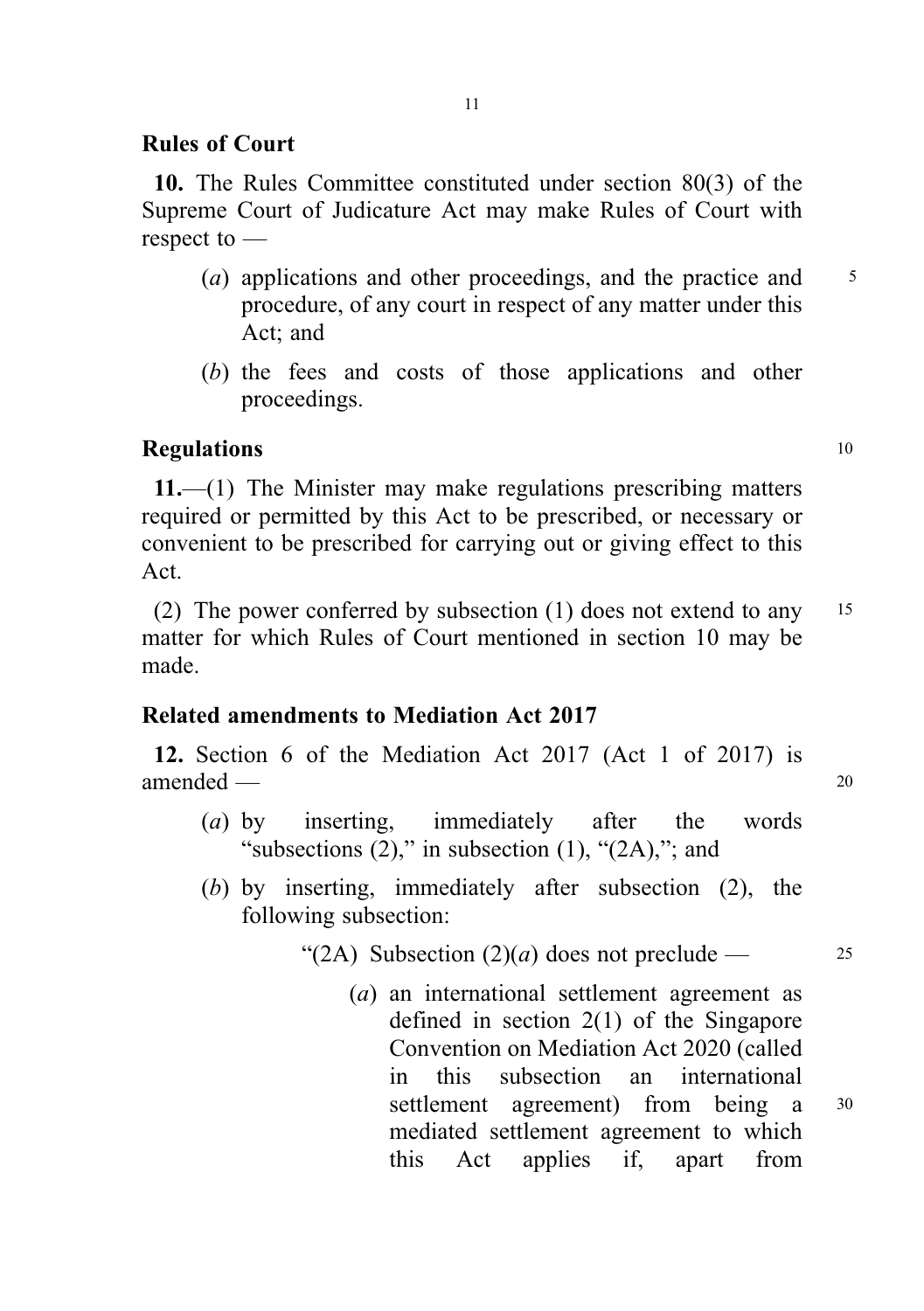subsection  $(2)(a)$ , the international settlement agreement would qualify as such; or

(b) an international settlement agreement that <sup>5</sup> is also a mediated settlement agreement to which this Act applies from being recorded as an order of court under this Act if the international settlement agreement has not been recorded as an order of court under <sup>10</sup> section 5 of the Singapore Convention on Mediation Act 2020."

## Related amendments to Supreme Court of Judicature Act

13. Section 17 of the Supreme Court of Judicature Act (Cap. 322,  $2007$  Ed.) is amended —

- 
- 15 (a) by deleting the word "and" at the end of subsection  $(1)(f)$ ;
	- (b) by deleting the full-stop at the end of paragraph  $(g)$  of subsection (1) and substituting the word "; and", and by inserting immediately thereafter the following paragraph:
- $f(h)$  jurisdiction under the Singapore <sup>20</sup> Convention on Mediation Act 2020 to grant the applications provided for in that Act in respect of international settlement agreements."; and
- $(c)$  by deleting subsection (2) and substituting the following <sup>25</sup> subsection:
	- " $(2)$  In this section —
- "international settlement agreement" has the meaning given by section  $2(1)$  of the Singapore Convention on Mediation <sup>30</sup> Act 2020;
	- "mediated settlement agreement" and "mediation" have the meanings given by the Mediation Act 2017 (Act 1 of 2017).".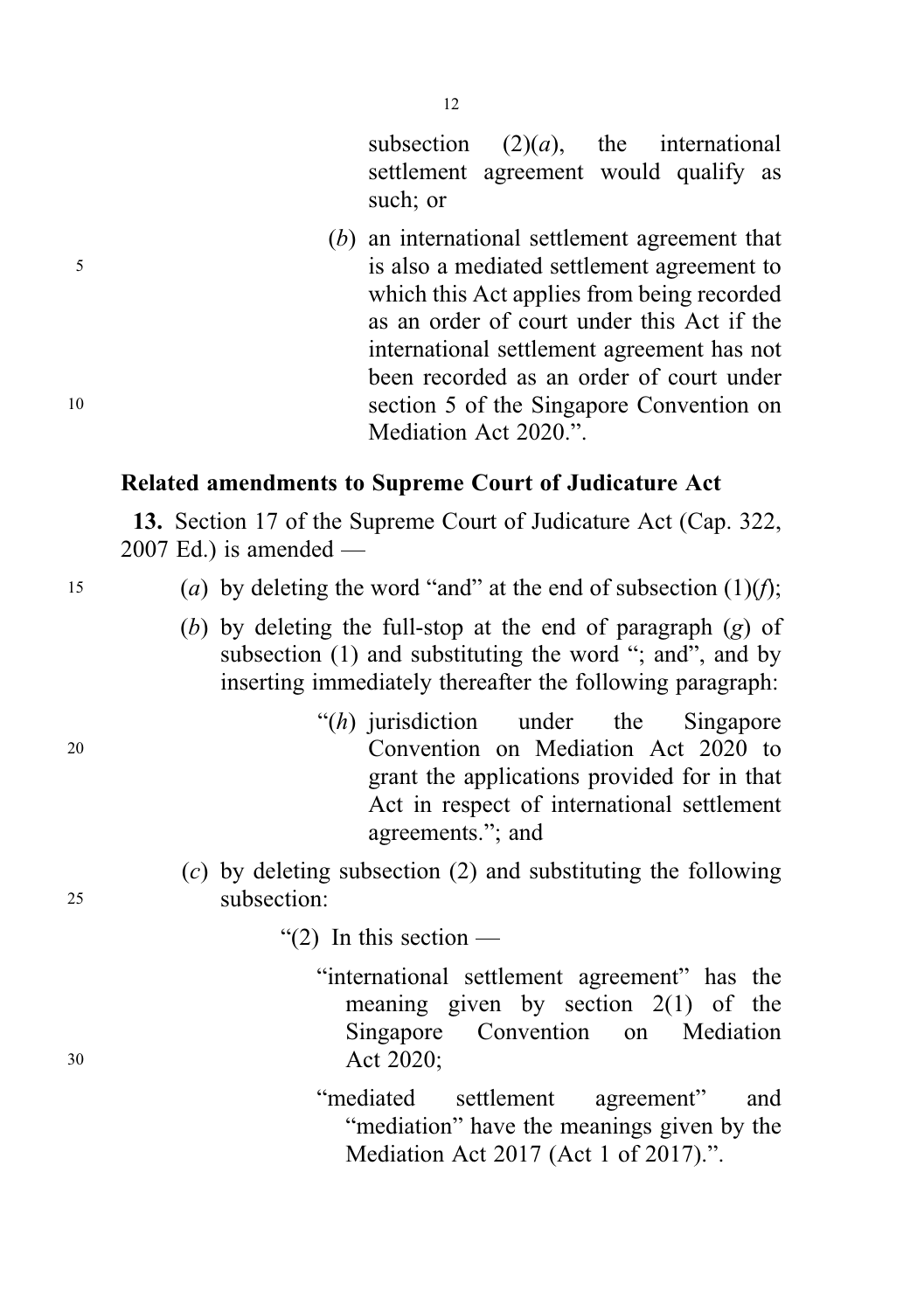## THE SCHEDULE

13

Section 2(1)

## UNITED NATIONS CONVENTION ON INTERNATIONAL SETTLEMENT AGREEMENTS RESULTING FROM MEDIATION 5

#### PREAMBLE

### The Parties to this Convention,

Recognizing the value for international trade of mediation as a method for settling commercial disputes in which the parties in dispute request a third person or persons to assist them in their attempt to settle the dispute amicably, 10

Noting that mediation is increasingly used in international and domestic commercial practice as an alternative to litigation,

Considering that the use of mediation results in significant benefits, such as reducing the instances where a dispute leads to the termination of a commercial relationship, facilitating the administration of international transactions by 15 commercial parties and producing savings in the administration of justice by States,

Convinced that the establishment of a framework for international settlement agreements resulting from mediation that is acceptable to States with different legal, social and economic systems would contribute to the development of 20 harmonious international economic relations,

Have agreed as follows:

### Article 1. Scope of application

1. This Convention applies to an agreement resulting from mediation and concluded in writing by parties to resolve a commercial dispute ("settlement 25 agreement") which, at the time of its conclusion, is international in that:

- (a) At least two parties to the settlement agreement have their places of business in different States; or
- (b) The State in which the parties to the settlement agreement have their places of business is different from either: 30
	- (i) The State in which a substantial part of the obligations under the settlement agreement is performed; or
	- (ii) The State with which the subject matter of the settlement agreement is most closely connected.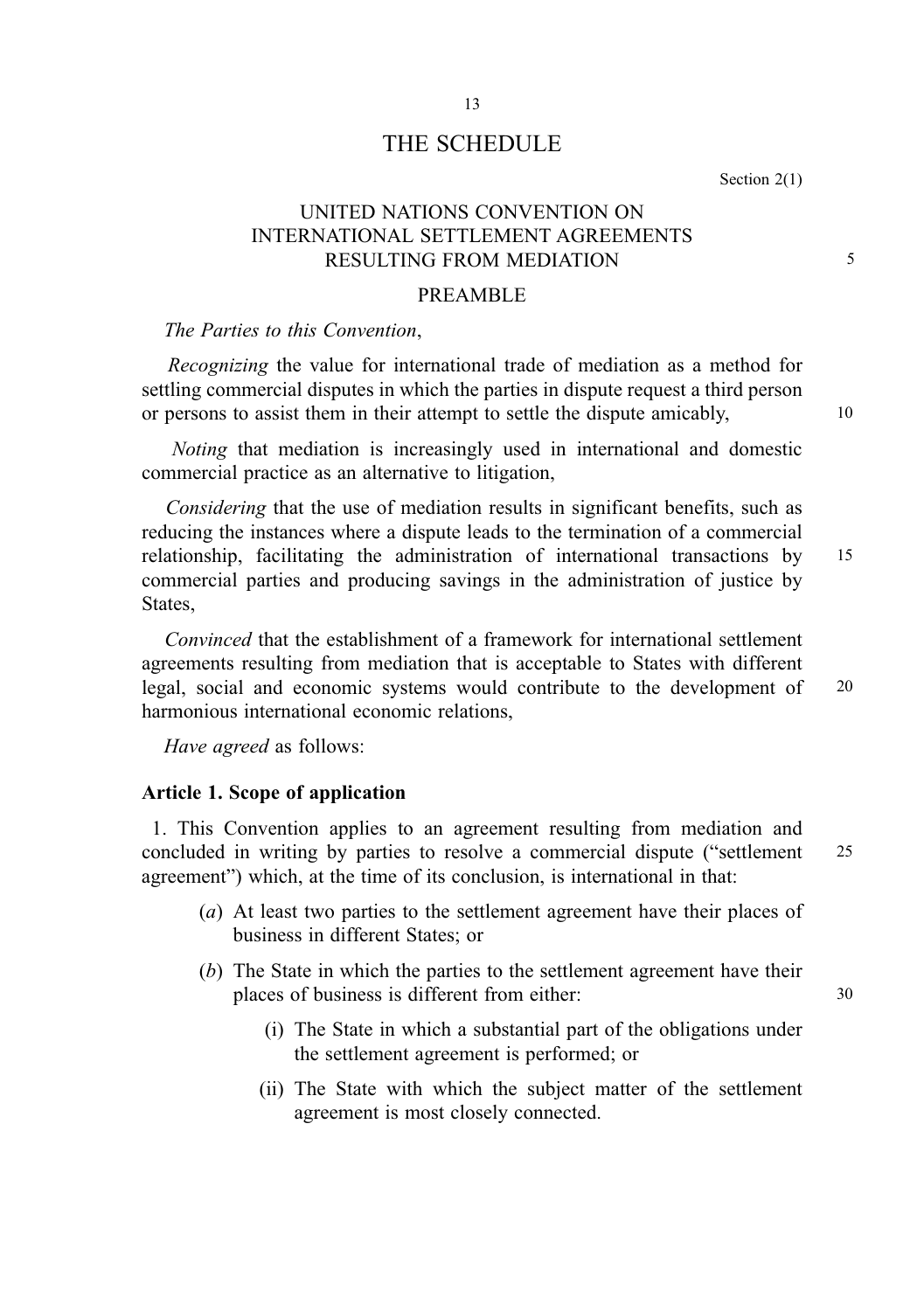- 2. This Convention does not apply to settlement agreements:
- (a) Concluded to resolve a dispute arising from transactions engaged in by one of the parties (a consumer) for personal, family or household 5 purposes;
	- (b) Relating to family, inheritance or employment law.
	- 3. This Convention does not apply to:
		- (a) Settlement agreements:
- (i) That have been approved by a court or concluded in the course 10 of proceedings before a court; and
	- (ii) That are enforceable as a judgment in the State of that court;
	- (b) Settlement agreements that have been recorded and are enforceable as an arbitral award.

### Article 2. Definitions

15 1. For the purposes of article 1, paragraph 1:

- (a) If a party has more than one place of business, the relevant place of business is that which has the closest relationship to the dispute resolved by the settlement agreement, having regard to the circumstances known to, or contemplated by, the parties at the time 20 of the conclusion of the settlement agreement;
	- (b) If a party does not have a place of business, reference is to be made to the party's habitual residence.

2. A settlement agreement is "in writing" if its content is recorded in any form. The requirement that a settlement agreement be in writing is met by an electronic 25 communication if the information contained therein is accessible so as to be useable for subsequent reference.

3. "Mediation" means a process, irrespective of the expression used or the basis upon which the process is carried out, whereby parties attempt to reach an amicable settlement of their dispute with the assistance of a third person or persons 30 ("the mediator") lacking the authority to impose a solution upon the parties to the dispute.

### Article 3. General principles

1. Each Party to the Convention shall enforce a settlement agreement in accordance with its rules of procedure and under the conditions laid down in this 35 Convention.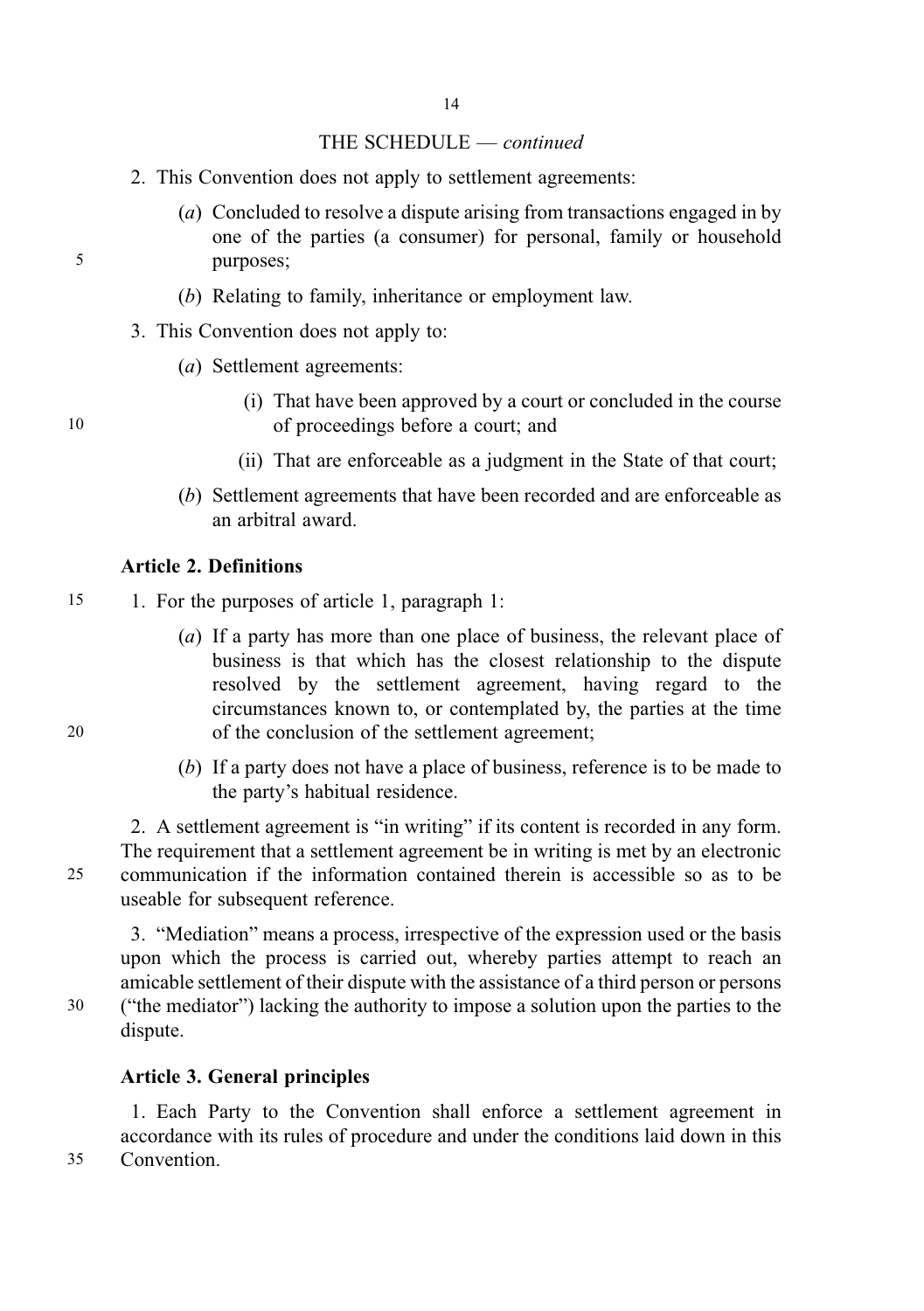2. If a dispute arises concerning a matter that a party claims was already resolved by a settlement agreement, a Party to the Convention shall allow the party to invoke the settlement agreement in accordance with its rules of procedure and under the conditions laid down in this Convention, in order to prove that the matter  $\frac{5}{5}$ has already been resolved.

### Article 4. Requirements for reliance on settlement agreements

1. A party relying on a settlement agreement under this Convention shall supply to the competent authority of the Party to the Convention where relief is sought:

- (a) The settlement agreement signed by the parties;  $10$
- (b) Evidence that the settlement agreement resulted from mediation, such as:
	- (i) The mediator's signature on the settlement agreement;
	- (ii) A document signed by the mediator indicating that the mediation was carried out: 15

- (iii) An attestation by the institution that administered the mediation; or
- (iv) In the absence of (i), (ii) or (iii), any other evidence acceptable to the competent authority.

2. The requirement that a settlement agreement shall be signed by the parties or, 20 where applicable, the mediator is met in relation to an electronic communication if:

- (a) A method is used to identify the parties or the mediator and to indicate the parties' or mediator's intention in respect of the information contained in the electronic communication; and 25
- (b) The method used is either:
	- (i) As reliable as appropriate for the purpose for which the electronic communication was generated or communicated, in the light of all the circumstances, including any relevant agreement; or 30
	- (ii) Proven in fact to have fulfilled the functions described in sub-paragraph (a) above, by itself or together with further evidence.

3. If the settlement agreement is not in an official language of the Party to the Convention where relief is sought, the competent authority may request a 35 translation thereof into such language.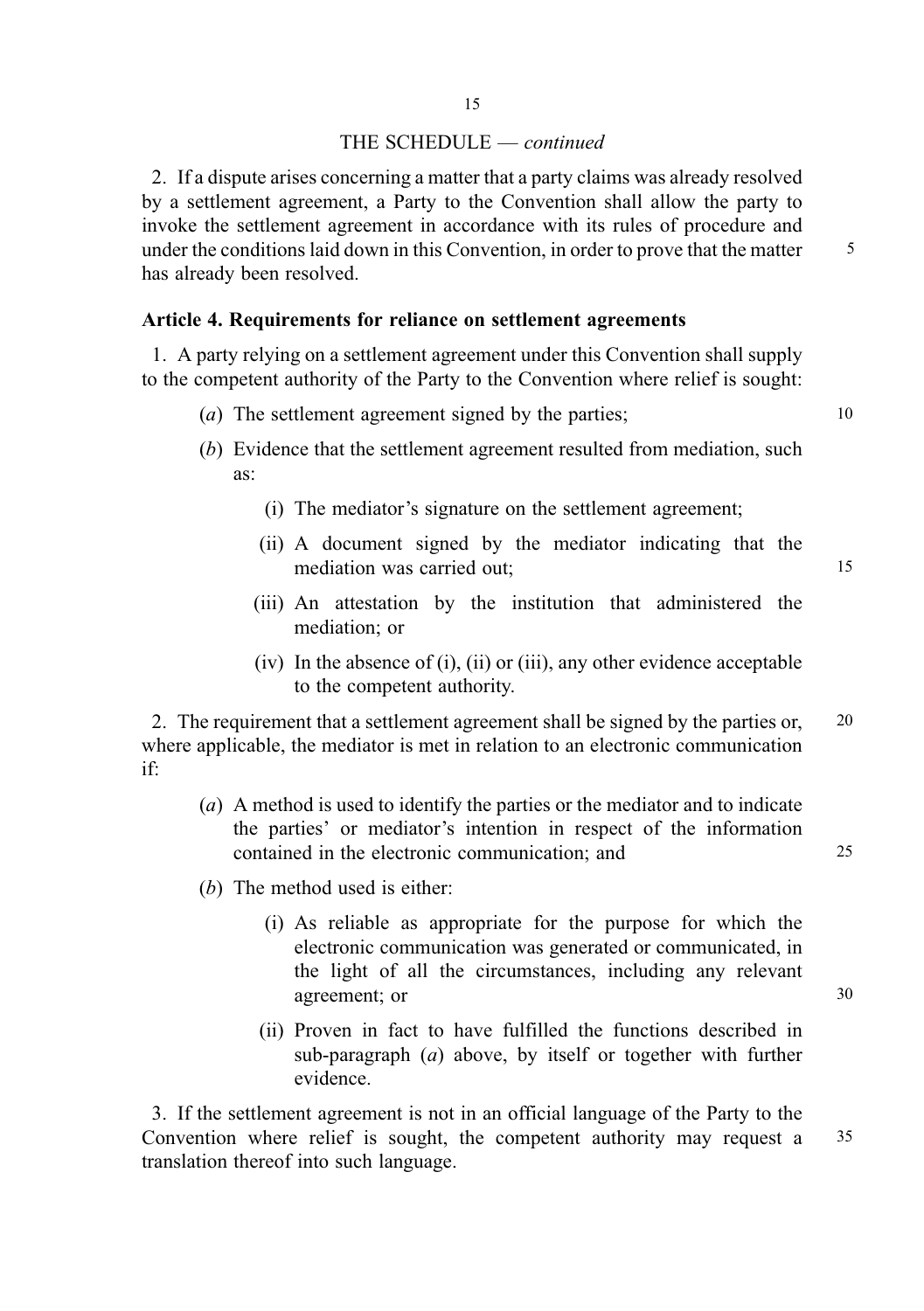4. The competent authority may require any necessary document in order to verify that the requirements of the Convention have been complied with.

5. When considering the request for relief, the competent authority shall act 5 expeditiously.

### Article 5. Grounds for refusing to grant relief

1. The competent authority of the Party to the Convention where relief is sought under article 4 may refuse to grant relief at the request of the party against whom the relief is sought only if that party furnishes to the competent authority proof

 $10$  that:

- (a) A party to the settlement agreement was under some incapacity;
- (b) The settlement agreement sought to be relied upon:
- (i) Is null and void, inoperative or incapable of being performed under the law to which the parties have validly subjected it or, 15 failing any indication thereon, under the law deemed applicable by the competent authority of the Party to the Convention where relief is sought under article 4;
	- (ii) Is not binding, or is not final, according to its terms; or
	- (iii) Has been subsequently modified;
- 20  $(c)$  The obligations in the settlement agreement:
	- (i) Have been performed; or
	- (ii) Are not clear or comprehensible;
	- (d) Granting relief would be contrary to the terms of the settlement agreement;
- 25 (e) There was a serious breach by the mediator of standards applicable to the mediator or the mediation without which breach that party would not have entered into the settlement agreement; or
- (f) There was a failure by the mediator to disclose to the parties circumstances that raise justifiable doubts as to the mediator's 30 impartiality or independence and such failure to disclose had a material impact or undue influence on a party without which failure that party would not have entered into the settlement agreement.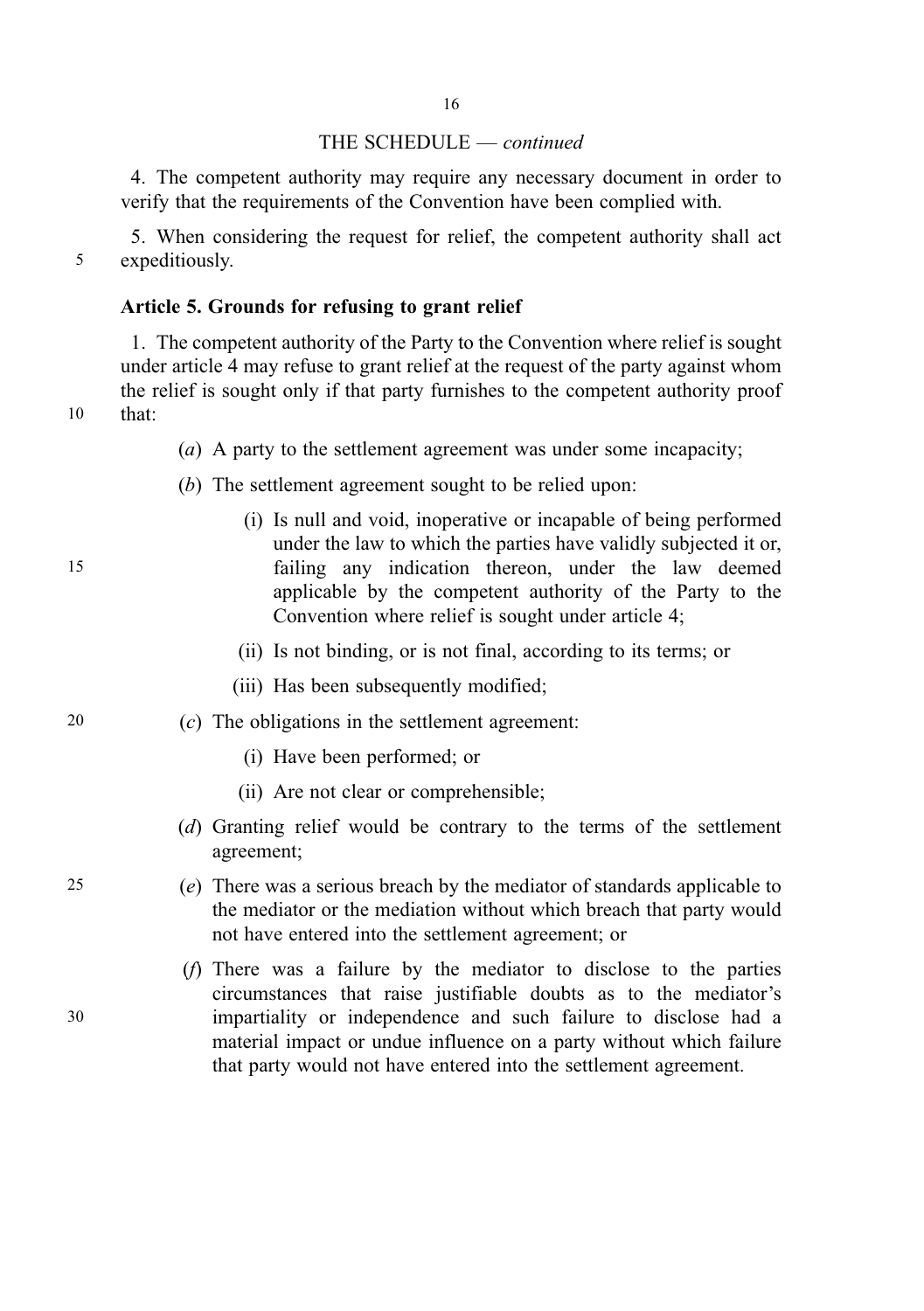2. The competent authority of the Party to the Convention where relief is sought under article 4 may also refuse to grant relief if it finds that:

- (a) Granting relief would be contrary to the public policy of that Party; or
- (b) The subject matter of the dispute is not capable of settlement by 5 mediation under the law of that Party.

### Article 6. Parallel applications or claims

If an application or a claim relating to a settlement agreement has been made to a court, an arbitral tribunal or any other competent authority which may affect the relief being sought under article 4, the competent authority of the Party to the 10 Convention where such relief is sought may, if it considers it proper, adjourn the decision and may also, on the request of a party, order the other party to give suitable security.

## Article 7. Other laws or treaties

This Convention shall not deprive any interested party of any right it may have 15 to avail itself of a settlement agreement in the manner and to the extent allowed by the law or the treaties of the Party to the Convention where such settlement agreement is sought to be relied upon.

#### Article 8. Reservations

1. A Party to the Convention may declare that: 20

- (a) It shall not apply this Convention to settlement agreements to which it is a party, or to which any governmental agencies or any person acting on behalf of a governmental agency is a party, to the extent specified in the declaration;
- (b) It shall apply this Convention only to the extent that the parties to the 25 settlement agreement have agreed to the application of the Convention.
- 2. No reservations are permitted except those expressly authorized in this article.

3. Reservations may be made by a Party to the Convention at any time. Reservations made at the time of signature shall be subject to confirmation upon ratification, acceptance or approval. Such reservations shall take effect 30 simultaneously with the entry into force of this Convention in respect of the Party to the Convention concerned. Reservations made at the time of ratification, acceptance or approval of this Convention or accession thereto, or at the time of making a declaration under article 13 shall take effect simultaneously with the entry into force of this Convention in respect of the Party to the Convention 35 concerned. Reservations deposited after the entry into force of the Convention for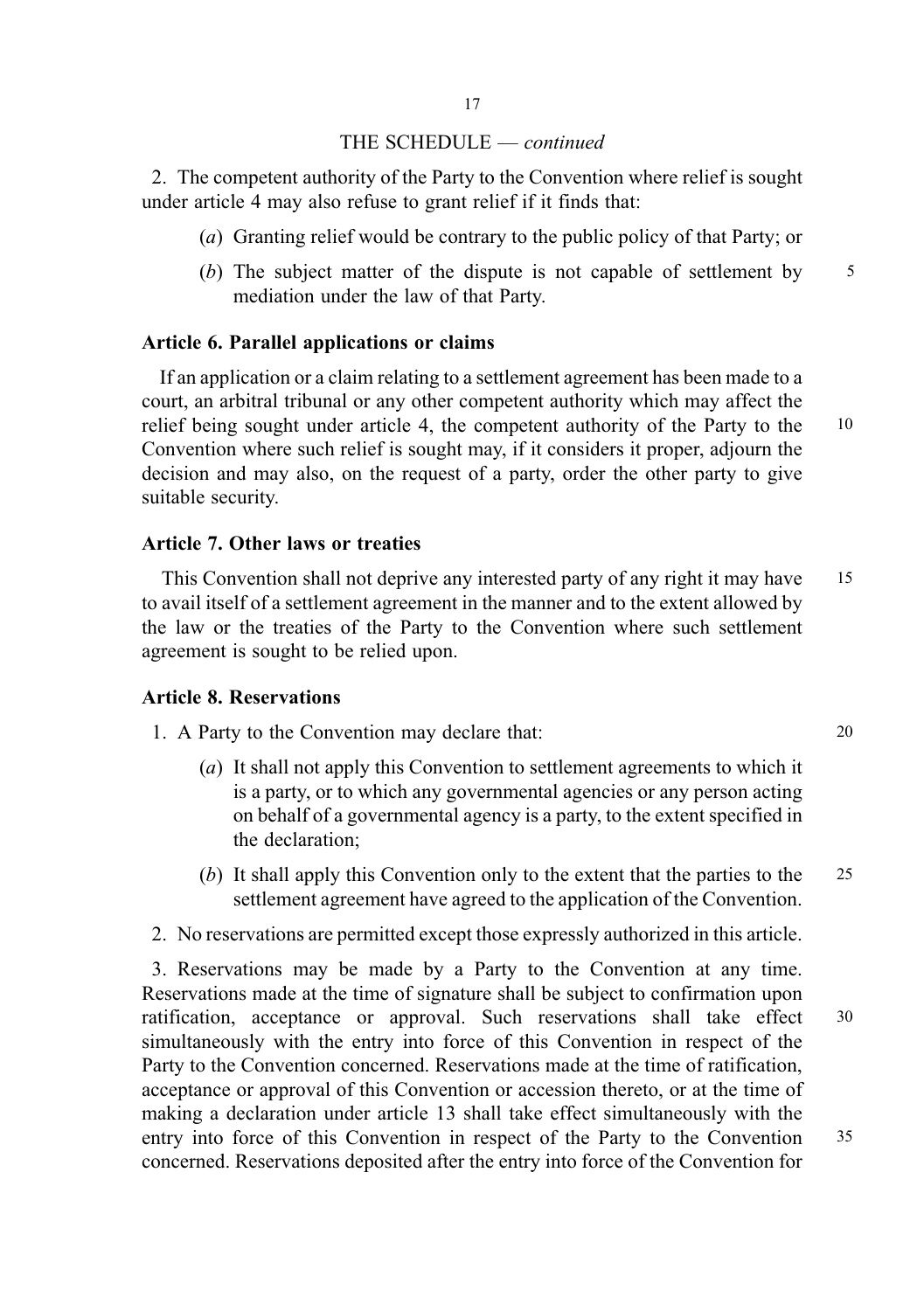that Party to the Convention shall take effect six months after the date of the deposit.

4. Reservations and their confirmations shall be deposited with the depositary.

5 5. Any Party to the Convention that makes a reservation under this Convention may withdraw it at any time. Such withdrawals are to be deposited with the depositary, and shall take effect six months after deposit.

## Article 9. Effect on settlement agreements

The Convention and any reservation or withdrawal thereof shall apply only to 10 settlement agreements concluded after the date when the Convention, reservation or withdrawal thereof enters into force for the Party to the Convention concerned.

## Article 10. Depositary

The Secretary-General of the United Nations is hereby designated as the depositary of this Convention.

## 15 Article 11. Signature, ratification, acceptance, approval, accession

1. This Convention is open for signature by all States in Singapore, on 7 August 2019, and thereafter at United Nations Headquarters in New York.

2. This Convention is subject to ratification, acceptance or approval by the signatories.

20 3. This Convention is open for accession by all States that are not signatories as from the date it is open for signature.

4. Instruments of ratification, acceptance, approval or accession are to be deposited with the depositary.

## Article 12. Participation by regional economic integration organizations

25 1. A regional economic integration organization that is constituted by sovereign States and has competence over certain matters governed by this Convention may similarly sign, ratify, accept, approve or accede to this Convention. The regional economic integration organization shall in that case have the rights and obligations of a Party to the Convention, to the extent that that organization has competence 30 over matters governed by this Convention. Where the number of Parties to the Convention is relevant in this Convention, the regional economic integration organization shall not count as a Party to the Convention in addition to its member States that are Parties to the Convention.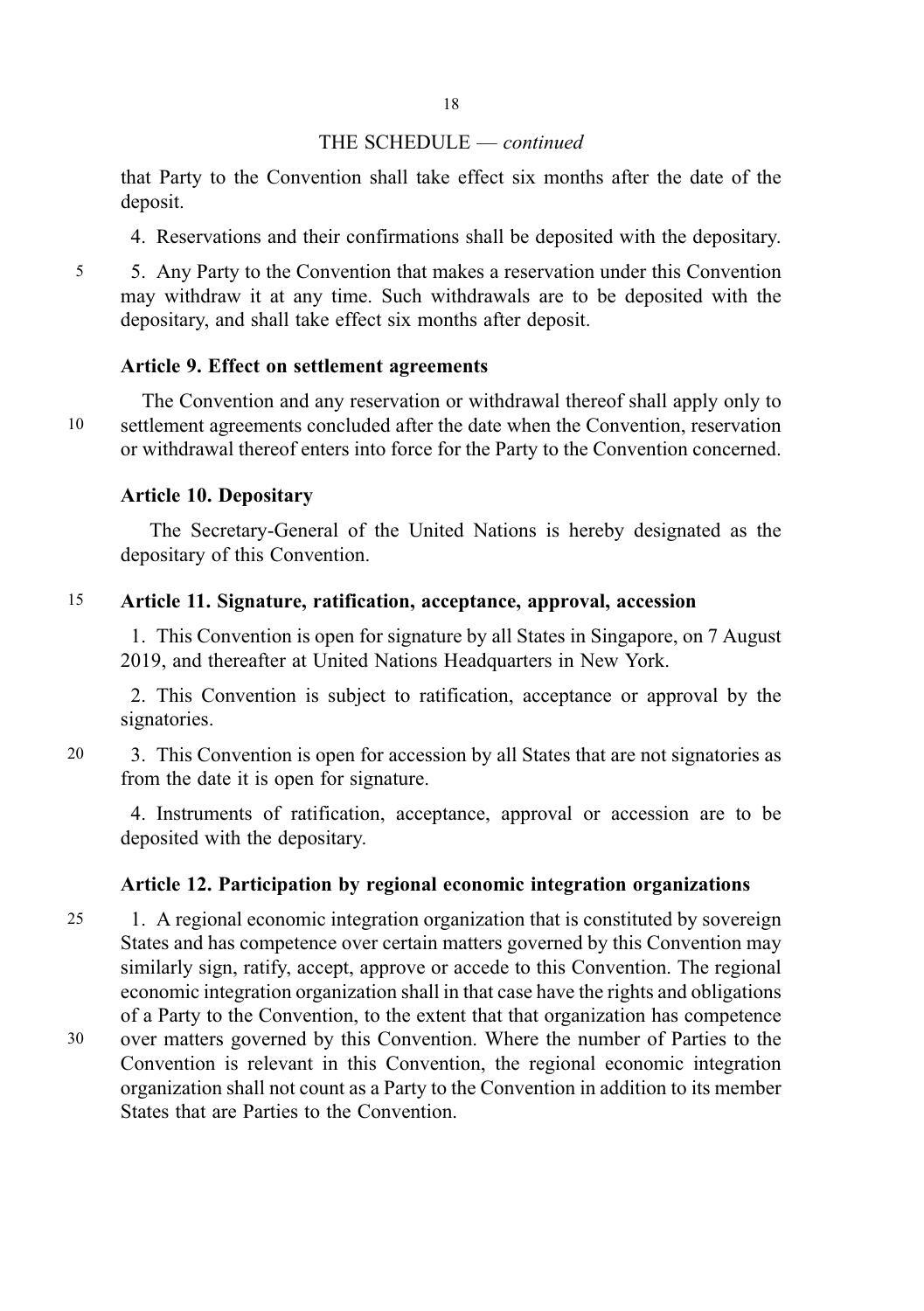2. The regional economic integration organization shall, at the time of signature, ratification, acceptance, approval or accession, make a declaration to the depositary specifying the matters governed by this Convention in respect of which competence has been transferred to that organization by its member States.  $\frac{5}{2}$ The regional economic integration organization shall promptly notify the depositary of any changes to the distribution of competence, including new transfers of competence, specified in the declaration under this paragraph.

3. Any reference to a "Party to the Convention", "Parties to the Convention", a "State" or "States" in this Convention applies equally to a regional economic 10 integration organization where the context so requires.

4. This Convention shall not prevail over conflicting rules of a regional economic integration organization, whether such rules were adopted or entered into force before or after this Convention: (a) if, under article 4, relief is sought in a State that is member of such an organization and all the States relevant under 15 article 1, paragraph 1, are members of such an organization; or  $(b)$  as concerns the recognition or enforcement of judgments between member States of such an organization.

### Article 13. Non-unified legal systems

1. If a Party to the Convention has two or more territorial units in which different 20 systems of law are applicable in relation to the matters dealt with in this Convention, it may, at the time of signature, ratification, acceptance, approval or accession, declare that this Convention is to extend to all its territorial units or only to one or more of them, and may amend its declaration by submitting another declaration at any time. 25

2. These declarations are to be notified to the depositary and are to state expressly the territorial units to which the Convention extends.

3. If a Party to the Convention has two or more territorial units in which different systems of law are applicable in relation to the matters dealt with in this Convention: 30

- (a) Any reference to the law or rule of procedure of a State shall be construed as referring, where appropriate, to the law or rule of procedure in force in the relevant territorial unit;
- (b) Any reference to the place of business in a State shall be construed as referring, where appropriate, to the place of business in the relevant 35 territorial unit;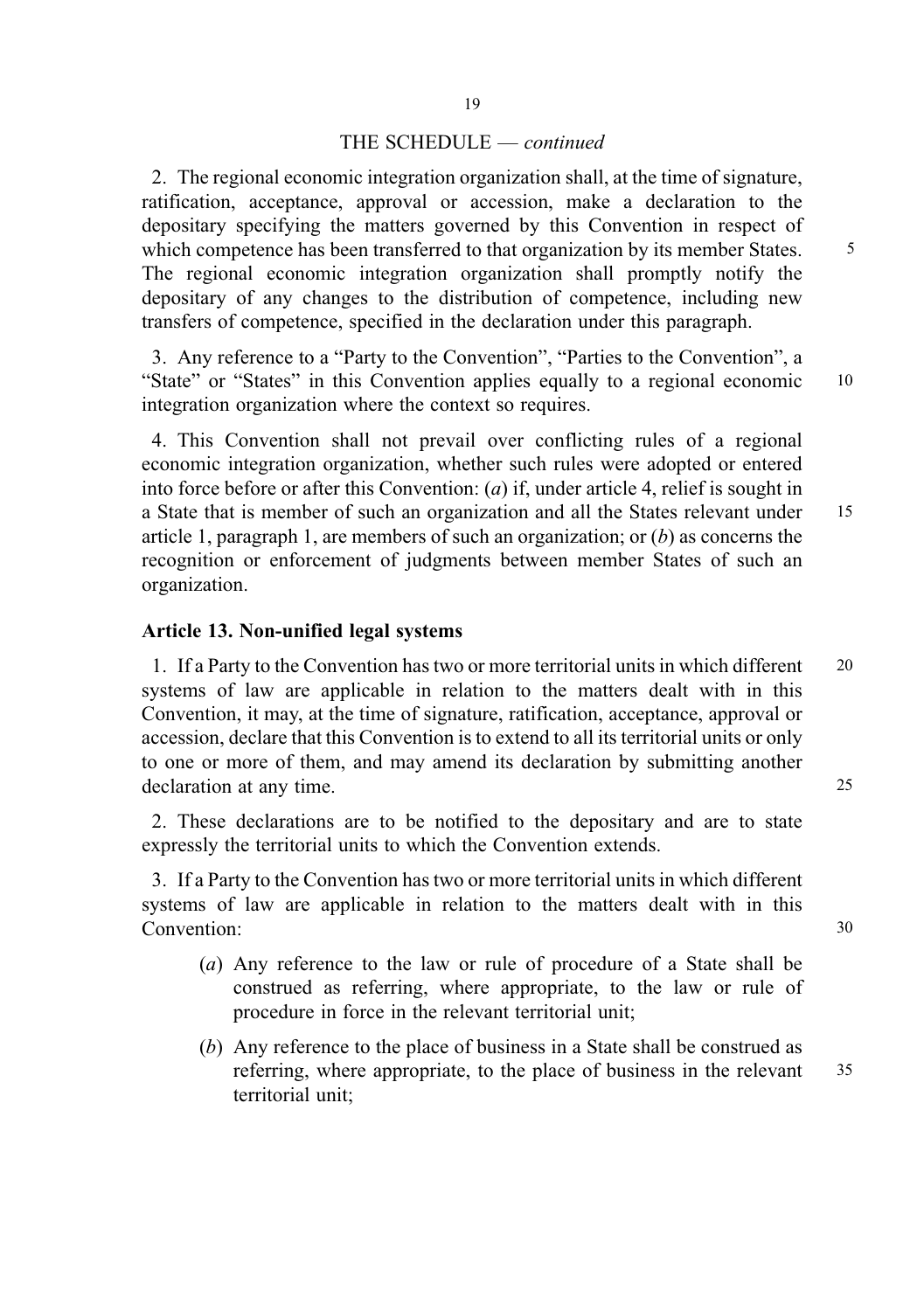- (c) Any reference to the competent authority of the State shall be construed as referring, where appropriate, to the competent authority in the relevant territorial unit.
- 5 4. If a Party to the Convention makes no declaration under paragraph 1 of this article, the Convention is to extend to all territorial units of that State.

### Article 14. Entry into force

1. This Convention shall enter into force six months after deposit of the third instrument of ratification, acceptance, approval or accession.

- 10 2. When a State ratifies, accepts, approves or accedes to this Convention after the deposit of the third instrument of ratification, acceptance, approval or accession, this Convention shall enter into force in respect of that State six months after the date of the deposit of its instrument of ratification, acceptance, approval or accession. The Convention shall enter into force for a territorial unit to which
- 15 this Convention has been extended in accordance with article 13 six months after the notification of the declaration referred to in that article.

### Article 15. Amendment

1. Any Party to the Convention may propose an amendment to the present Convention by submitting it to the Secretary-General of the United Nations. The 20 Secretary-General shall thereupon communicate the proposed amendment to the Parties to the Convention with a request that they indicate whether they favour a conference of Parties to the Convention for the purpose of considering and voting upon the proposal. In the event that within four months from the date of such communication at least one third of the Parties to the Convention favour such a 25 conference, the Secretary-General shall convene the conference under the auspices of the United Nations.

2. The conference of Parties to the Convention shall make every effort to achieve consensus on each amendment. If all efforts at consensus are exhausted and no consensus is reached, the amendment shall, as a last resort, require for its 30 adoption a two-thirds majority vote of the Parties to the Convention present and voting at the conference.

3. An adopted amendment shall be submitted by the depositary to all the Parties to the Convention for ratification, acceptance or approval.

4. An adopted amendment shall enter into force six months after the date of 35 deposit of the third instrument of ratification, acceptance or approval. When an amendment enters into force, it shall be binding on those Parties to the Convention that have expressed consent to be bound by it.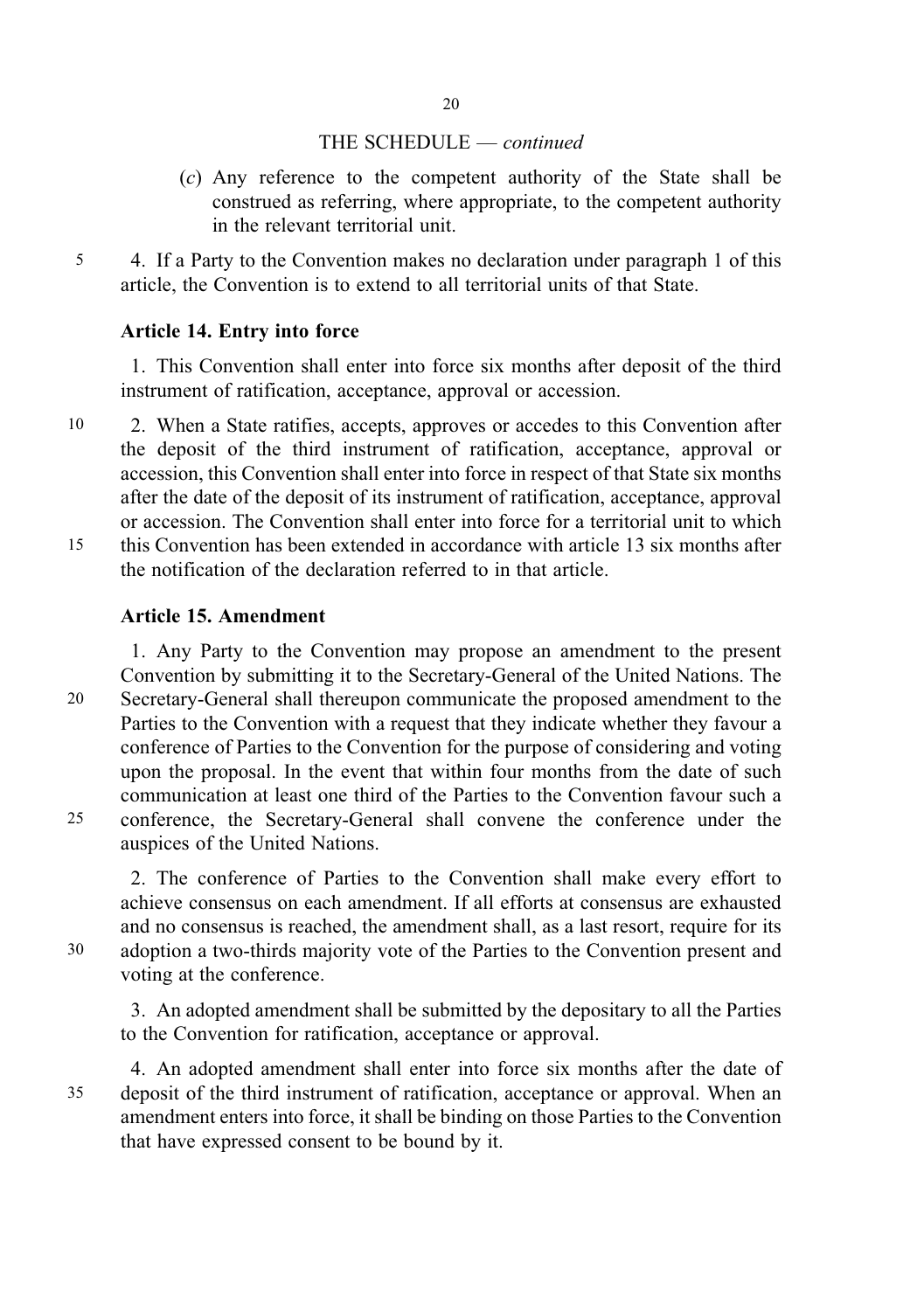5. When a Party to the Convention ratifies, accepts or approves an amendment following the deposit of the third instrument of ratification, acceptance or approval, the amendment shall enter into force in respect of that Party to the Convention six months after the date of the deposit of its instrument of ratification,  $\frac{5}{2}$ acceptance or approval.

### Article 16. Denunciations

1. A Party to the Convention may denounce this Convention by a formal notification in writing addressed to the depositary. The denunciation may be limited to certain territorial units of a non-unified legal system to which this 10 Convention applies.

2. The denunciation shall take effect 12 months after the notification is received by the depositary. Where a longer period for the denunciation to take effect is specified in the notification, the denunciation shall take effect upon the expiration of such longer period after the notification is received by the depositary. The 15 Convention shall continue to apply to settlement agreements concluded before the denunciation takes effect.

DONE in a single original, of which the Arabic, Chinese, English, French, Russian and Spanish texts are equally authentic.

## EXPLANATORY STATEMENT

This Bill seeks to give effect to the United Nations Convention on International Settlement Agreements Resulting from Mediation, also known as the Singapore Convention on Mediation (the Convention), opened for signature on 7 August 2019 in Singapore.

The Bill also makes related amendments to the Mediation Act 2017 (Act 1 of 2017) and the Supreme Court of Judicature Act (Cap. 322).

Clause 1 relates to the short title and commencement.

Clause 2 defines the terms "Convention", "international settlement agreement", "mediation", "parties" and "settlement agreement", which terms are used in the Bill. The clause also sets out how "settlement agreement" and the reference to the word "State" are to be interpreted or read.

The clause also provides that a reference in the Bill to  $-$ 

(a) the High Court is, on or after the date of commencement of the Supreme Court of Judicature (Amendment) Act 2019 (Act 40 of 2019), a reference to the General Division of the High Court; and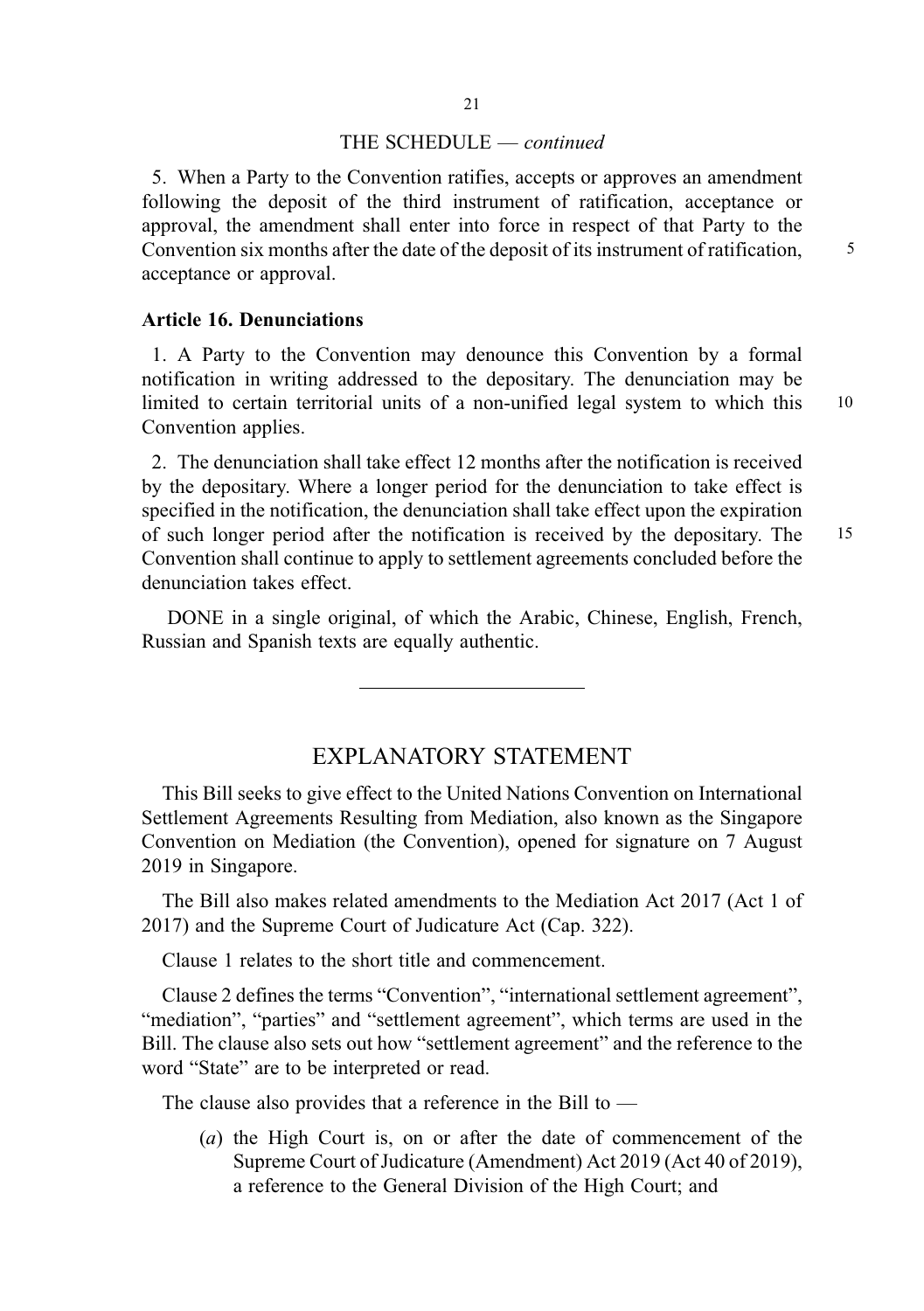(b) the Court of Appeal is, on or after the date of commencement of the Supreme Court of Judicature (Amendment) Act 2019, a reference to the Appellate Division of the High Court or the Court of Appeal.

This is in view of the renaming of the High Court to the General Division of the High Court, and the allocation of appeals from the General Division of the High Court to either the Appellate Division of the High Court or the Court of Appeal, which will take effect when the Supreme Court of Judicature (Amendment) Act 2019 is brought into operation.

Clause 3 sets out the application of the Bill, which mirrors the scope of application in article 1, read with articles 2, 8, 12 and 13, of the Convention.

Clause 4 sets out the applications that a party to an international settlement agreement may make in line with the general principles set out in article 3 of the Convention. In particular, a party to an international settlement agreement may do any of the following:

- (a) apply to the High Court to record the agreement as an order of court for the purposes of —
	- (i) enforcing the agreement in Singapore; or
	- (ii) invoking the agreement in any court proceedings in Singapore involving a dispute concerning a matter that the party to the international settlement agreement claims was already resolved by the agreement, in order to prove that the matter has already been resolved;
- (b) in any proceedings in the High Court (whether exercising its original or appellate jurisdiction), or in any proceedings in the Court of Appeal —
	- (i) to which the party to the international settlement agreement is a party; and
	- (ii) which involves a dispute concerning a matter that the party claims was already resolved by the agreement,

apply to the High Court or the Court of Appeal (as the case may be) to invoke the agreement in the proceedings in order to prove that the matter has already been resolved.

The clause does not limit or restrict any right or remedy of a party to an international settlement agreement that exists or may arise apart from the Bill. This means that the applications mentioned in the clause are in addition to any other right or remedy that a party to an international settlement agreement may have.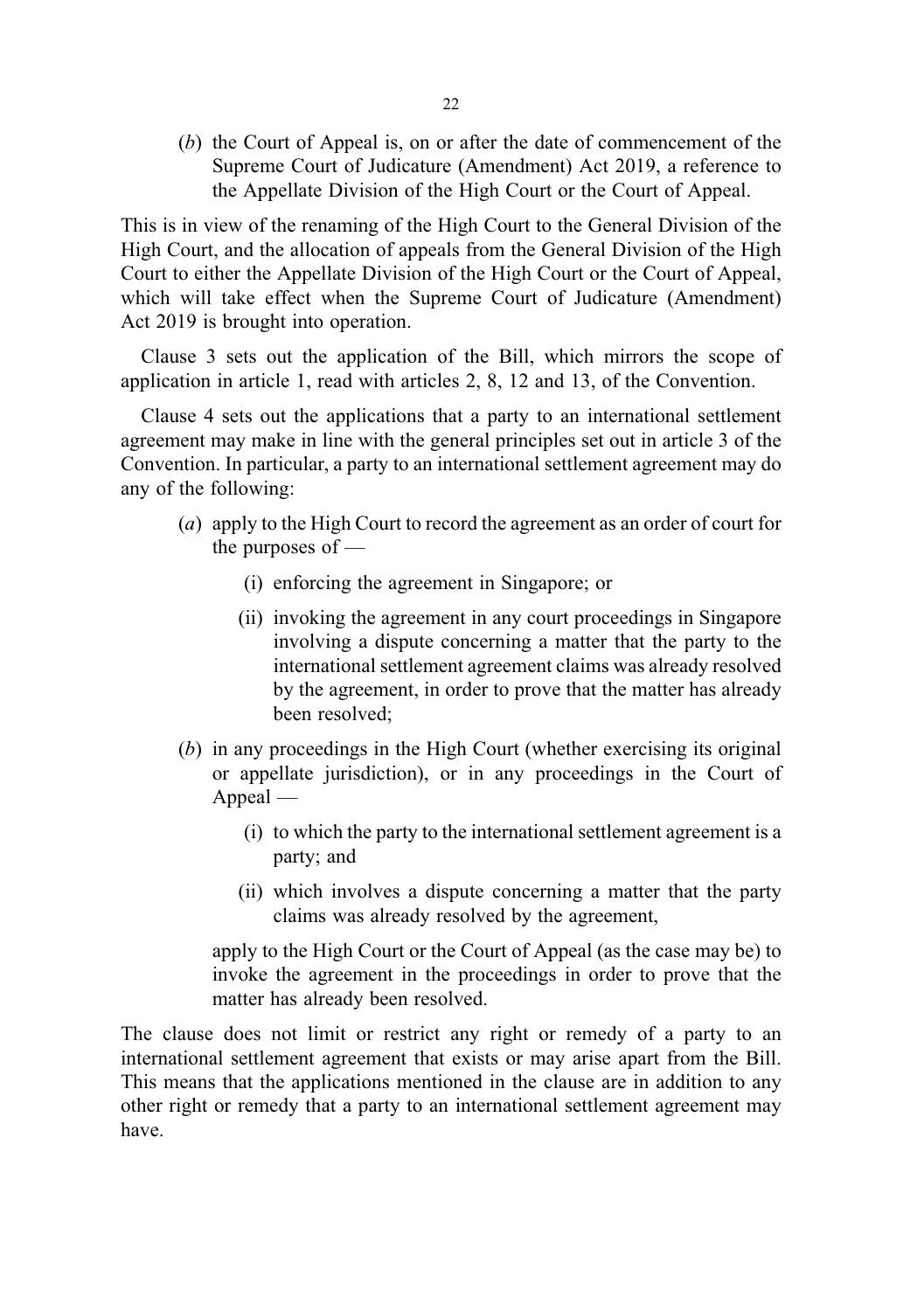Clause 5 sets out the effect of recording an international settlement agreement as an order of court. In particular, the international settlement agreement —

- (a) may be enforced in the same manner as a judgment given, or an order made, by the High Court; and
- (b) may be relied on by the party who made the application to record the international settlement agreement as an order of court under clause  $4(1)(a)$  by way of defence, set-off or otherwise in any court proceedings.

Clause 6 sets out the requirements for making an application mentioned in clause 4(1), which mirror the requirements for reliance on settlement agreements under article 4 of the Convention.

Clause 7 sets out the grounds for refusing an application mentioned in clause 4(1), which mirror the grounds for refusing to grant relief under article 5 of the Convention.

Clause 8 provides that where an international settlement agreement has been recorded as an order of court under clause 5(2) in the absence of the party against whom the order of court is sought to be enforced or invoked, the High Court may, upon the application of that party, set aside the order of court on any ground on which the High Court may refuse to grant the application mentioned in clause  $4(1)(a)$  to record the international settlement agreement as an order of court.

Clause 9 mirrors article 6 of the Convention and sets out circumstances in which the decision to grant an application mentioned in clause 4(1) may be adjourned and suitable security ordered.

Clause 10 empowers the Rules Committee appointed under the Supreme Court of Judicature Act to make Rules of Court with respect to —

- (a) applications and other proceedings, and the practice and procedure, of any court in respect of any matter under the Bill; and
- (b) the fees and costs of those applications and other proceedings.

Clause 11 empowers the Minister to make regulations prescribing matters required or permitted by the Bill to be prescribed, or necessary or convenient to be prescribed for carrying out or giving effect to the Bill. However, the Minister's powers do not extend to any matter for which Rules of Court may be made under clause 10.

Clause 12 makes related amendments to the Mediation Act 2017 to provide that section  $6(2)(a)$  of that Act (which provides that the Mediation Act 2017 does not apply to, or in relation to, any mediation or conciliation proceeding, process, scheme or framework conducted under, or provided by or under, any written law) does not preclude —